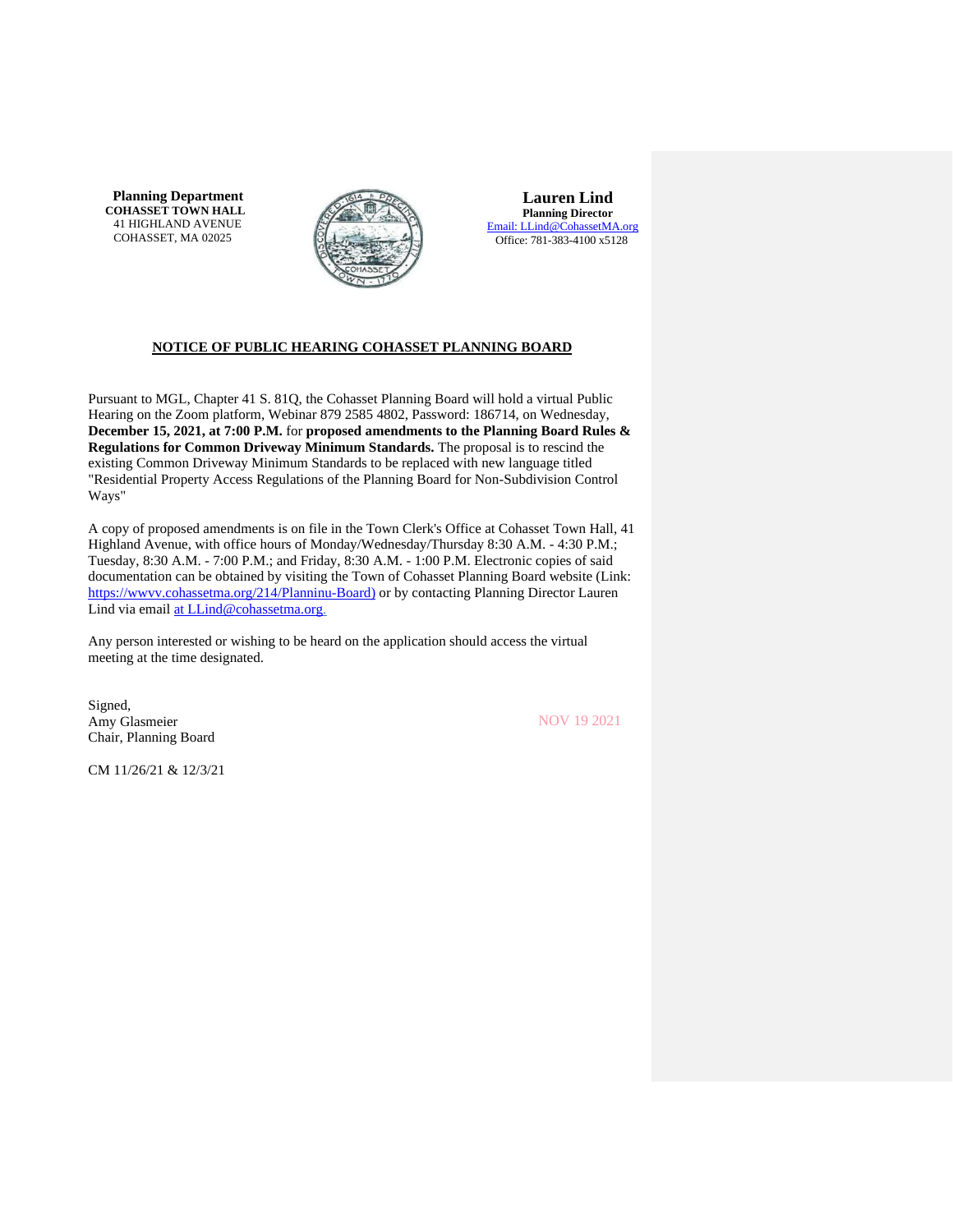# NOV 1 9.20121



#### DRAFT FOR PLANNING BOARD REVIEW November 16, 2021

RESIDENTIAL PROPERTY ACCESS REGULATIONS OF THE PLANNING BOARD FOR NON-SUBDIVISION CONTROL WAYS

#### 1. Background & Purpose:

The 1975 Zoning Act gives cities and towns the authority to adopt ordinances and bylaws to regulate the use of land, buildings and structures in order to lessen congestion in the streets and to conserve health & safety of the community. The high number of private roadways throughout the Town of Cohasset has created unique challenges. Because private ways are not owned by residents and not the Town, owners of property abutting the Town of Cohasset only offers snow plowing due to s with the ways with three or more houses). Residents living along a private roadway are responsible for funding the maintenance repaving or reconstruction of these roads. In F 2018, the Board of Selectmen adopted a policy to clarify procedures for repairing private ro

However, Aas the Town of Cohasset continues to address land use and development issues, it has become clear that regulations related to adequacy of private ways subject to additional development pressures has become increasingly important. These Residential Property Access Regulations are ons are intended to:

- Clarify the approved means of access to more than 1 residential Lot.
- To promote the public welfare, protect public safety, and provide for adequate durability of the roadway;
- To provide for uniform and equitable procedure to administer review of adequacy of private ways;
- To provide for adequate access to a Lot hereafter proposed as the site of new Dwellings or other habitable Structures; and
- To respect and preserve insofar as possible in balancing the foregoing purpose the unique characteristics of existing ways within the different neighborhoods in Town.
- 2. These Residential Property Access Regulations apply to any application to add a new dwelling along a street/way or common driveway that is accessed to multiple (more than properties in the Town of Cohasset achieved by one of the following means of access, These regulations shall not apply to an application for a building permit or zoning relief to replace an existing dwelling on a lot along such a street/way or common driveway. each of which have a progression of design and construction requirements, such as minimum width and maximum length.
	- Street/Way (as defined in the Zoning Bylaw) that is privately owned but not created pursuant to the state Subdivision Control Law and Chapter 325 of the Town Bylaws.
	- Common Driveway (as defined in the Zoning Bylaw)
	- A way in existence before the Subdivision Control Law took effect in Cohasset (February 25, 1954) certified by the Planning Board as having, sufficient width, suitable grades, and construction to provide for the needs of vehicular traffic in relation to the present and

**Commented [CMM1]:** Suggest: Private ways are not owned by the Town, and therefore, owners of property abutting private ways are responsible for funding the maintenance and reconstruction of these roads.

**Commented [TC1]: Subdivision roads** still governed by the Subdivision Control Law and Chapter 325 of the Town Bylaws.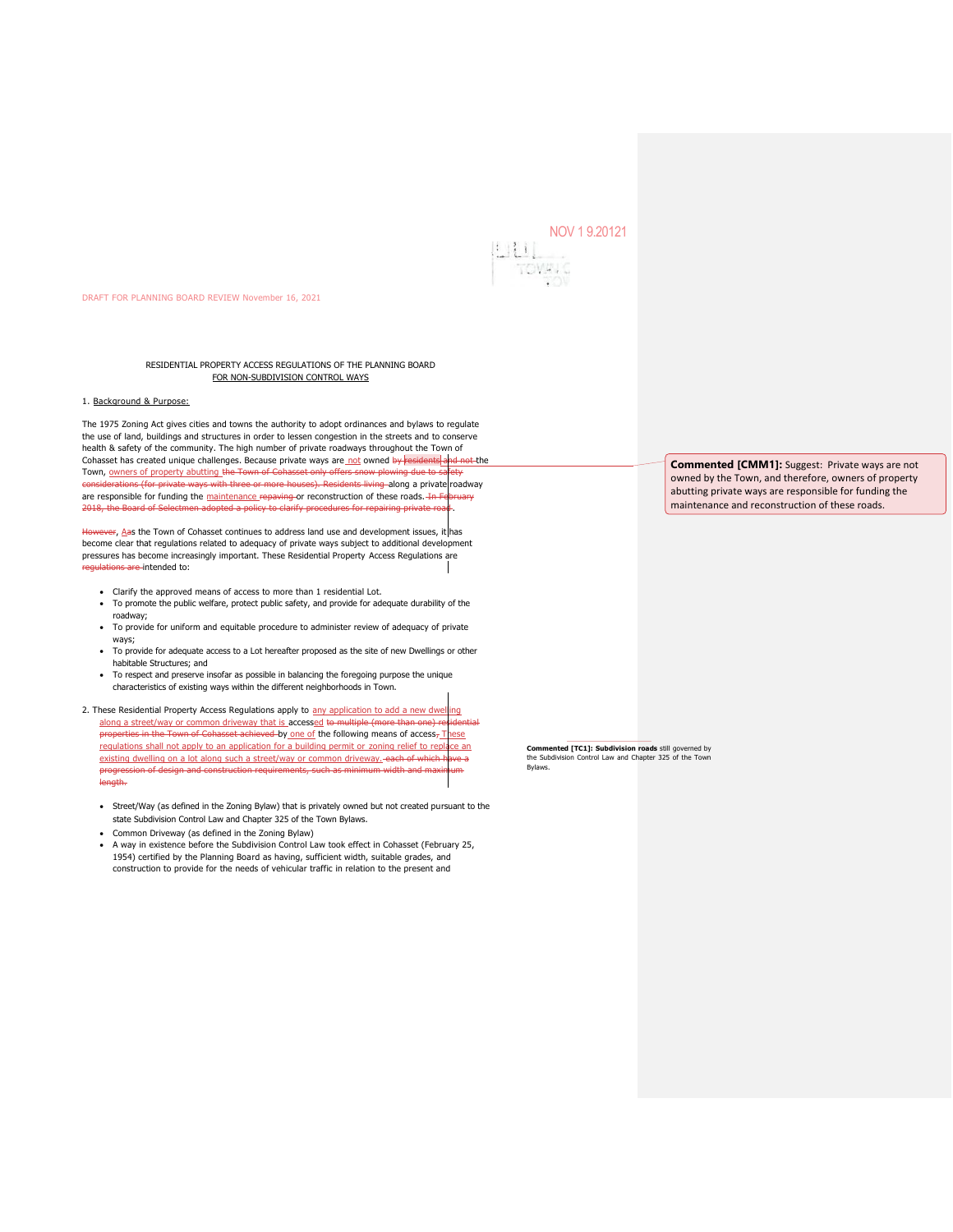proposed **use** of abutting lots.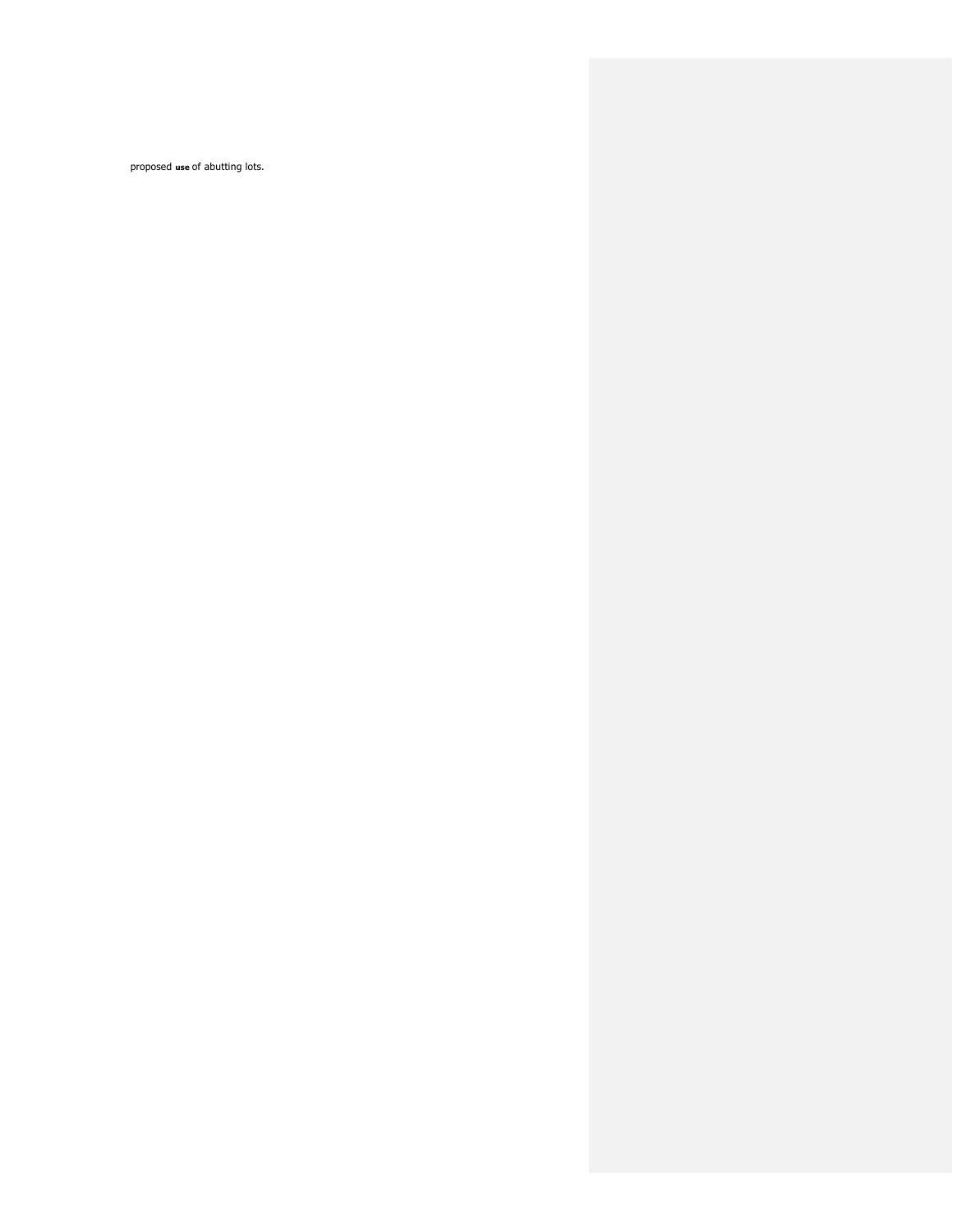#### 3. Dimensional Criteria:

The dimensional criteria apply to Streets/Ways described in Section 2 above. Important, additional permitting issues associated with these types of Streets/Ways is discussedion in Section 5 of these Rules & Regulations.

| <b>Means of</b><br><b>Access</b> | Minimuml<br>Easement/<br>Minimum<br>Layout | <b>Minimum</b><br><b>Pavement</b><br>Width | <b>Minimum</b><br><b>Shoulder</b><br>Width | <b>Maximum</b><br>Length | <b>Maximum</b><br><b>Number of</b><br>Lots |
|----------------------------------|--------------------------------------------|--------------------------------------------|--------------------------------------------|--------------------------|--------------------------------------------|
| <b>Non</b>                       | 40 ft                                      | <b>20 ft</b>                               | 3 ft                                       | 750 feet                 | N/A                                        |
| Subdivision                      | Easement /                                 |                                            | (each side)                                |                          |                                            |
| Street/Way                       | 26 ft Layout                               |                                            |                                            |                          |                                            |
| Common                           | 40                                         | 18 <sub>ft</sub>                           | 3 ft                                       | 350 feet                 | 3                                          |
| Driveway                         | Easement /                                 |                                            | (each side)                                |                          |                                            |
|                                  | 24 ft Layout                               |                                            |                                            |                          |                                            |

4. Design/Construction Requirements: Applicable to Both Non-Subdivision Street/Way & Common Driveway:

Construction:

- Maximum grade of no more than 6%.
- Minimum 3-foot wide shoulder and with a crown of 2'/2 inches, sufficient to serve the existing and proposed Uses.
- Shall have a turn-around or back-up area satisfactory to the Fire Chief and Department of Public Works with minimum radius for a circular turnaround not less than (50) feet.
- "T-shape" back-up strips and alternate layouts may be permitted if designed to accommodate a vehicle of thirty (30) feet length, eight (8) feet width, and having an outside turning radius of forty-seven (47) feet. Where a "T-shape" back-up strip is used, the minimum width shall be fifteen (15) feet to a depth of forty-five (45) feet on either side of the center line of the common driveway.
- The corners onto the Street/Way or Common Driveway shall have a radius of not less than fifteen (15) feet.
- The Street/Way or Common Driveway shall be sufficient throughout to serve the existing and proposed Use, and shall be paved to a thickness as specified herein with two courses of

Commented Clase 1 Bitul mitrous Cothenste Relivenbent, Type I-1. The aggregate shall be composed, under the subdivisied canter langs out in two courses as specified in Section 460 of the MHD Standard

Specifications for Highways *and* Bridges, latest edition. No bituminous concrete pavement Commented **\$MaB penalesed when the asimperate falls below 40'F. Common driveways shall be** width for a Com**providied worth** BAS afgor doated dase course, binder course, and a surface course. the 3 such dimensions in our current regulation, under the<br>recommendation to ZWG to pick just one measure. The the sist of gravel meeting the following specifications,<br>recommendation to ZWG to pick just one measure. The substantive ch<del>angend e yen b m swegen and gai</del>mpacted with appropriate equipment to 95% maximum number of lots served.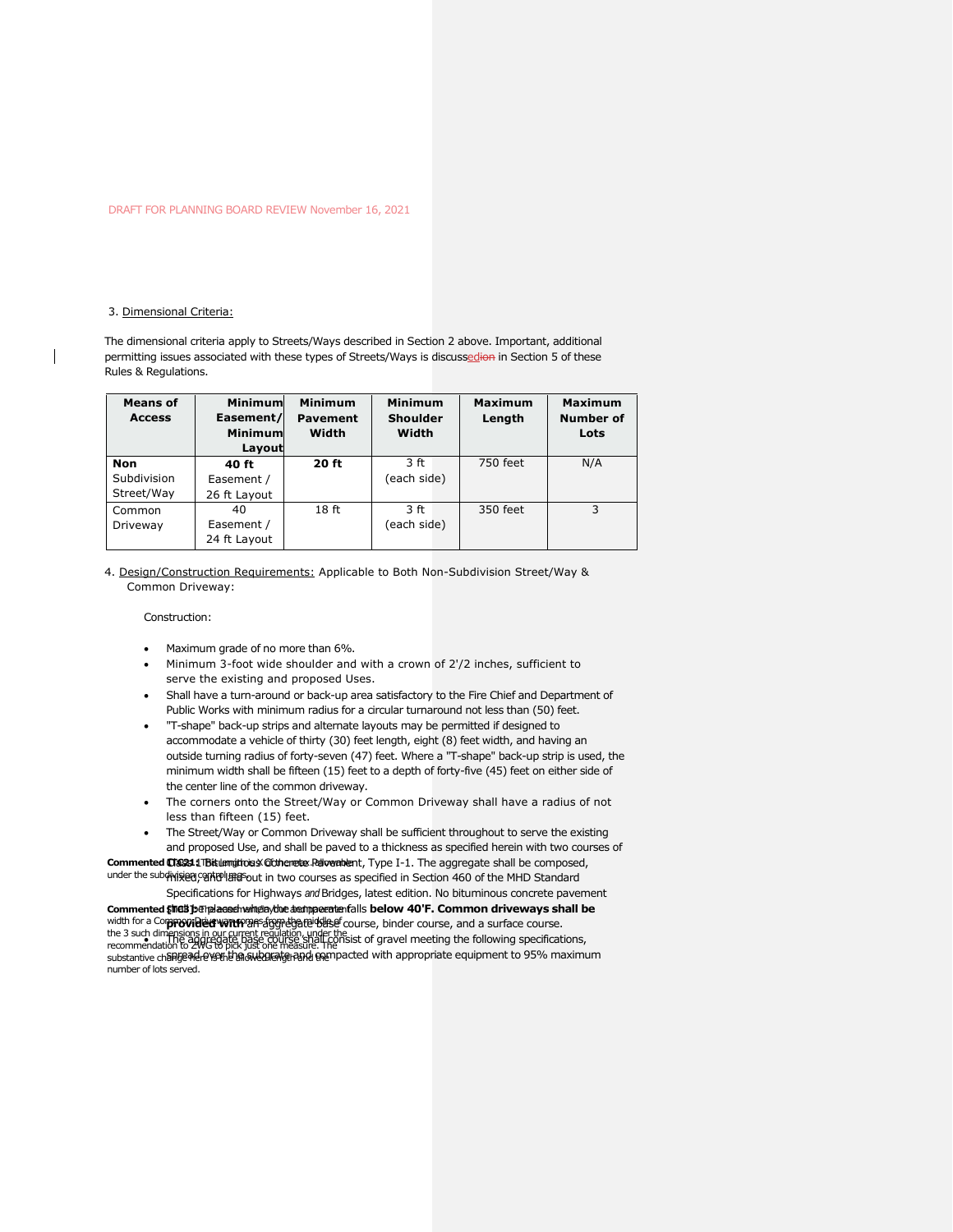density based upon AASHO Test Designation T-99, Method C, to a total depth of twelve (12) inches. The materials are to be compacted in four (4) inch layers.

| Specifications are:                                                                                    | Sieve   | Percent Passing |
|--------------------------------------------------------------------------------------------------------|---------|-----------------|
|                                                                                                        | flinch  | $50 - 85$       |
|                                                                                                        | No. 4   | $40 - 75$       |
|                                                                                                        | No. 50  | $8 - 28$        |
|                                                                                                        | No. 200 | $0 - 8$         |
| Administration of the compact the compact the Literature of the design former at although the contract |         |                 |

Maximum size stone in gravel shall be 3 inches largest dimension.

- The binder course of MHD, Class I Bituminous Concrete Pavement, Type I -1 (course graded —''/ inch minimum size aggregate) shall be applied and rolled to a thickness of  $1\frac{1}{2}$  inches with a "three-to-five" ton tandem roller or other method satisfactory to the Highway Supervisor.
- Before the surface course is applied, the surface of the binder course shall be clean and dry. The surface course shall consist of MHD Class l Bituminous Concrete Pavement, Type 1-1 (fine graded). It shall be applied on the binder course and shall be rolled to a thickness of  $1\frac{1}{2}$  inches with a "three-to-five" ton tandem roller or other method satisfactory to the Highway Surveyor.
- Any new Common Driveway constructed after the effective date of this amendment shall include a maintenance and snow removal plan that shall comply with the Town's snowplowing policy, as in effect and amended from time to time, which shall become a binding covenant on all properties served by the driveway, recorded in the Registry of Deeds, to be approved by the Planning Board.

#### Drainage:

- Adequate drainage for protection of travel and abutting property and in compliance with National Pollutant Discharge Elimination System (NPDES) and Municipal Separate Storm Sewer System (M54) standards, where applicable.
- Ensure based on historical documentation or inspection, the Common Driveway is not subject to periodic flooding so as
- The method of drainage from a Street/Way or Common Dri the Planning Board, Department of Public Works and, if nec Commission, the latter pursuant to Chapter 223 of the Tow
- The entire area of the Street/Way or Common Driveway, in cleared of all top soil, peat, and any other unsuitable materi boulders, and all trees not intended for preservation. The subgrade shall be inspected and approved by the Department of Public Works .
- Where new bituminous paving is feathered into existing pavement, it shall be done under the supervision of the Department of Public Works.
- Where banking is necessary, there shall be a 3H:1V slope, subject to the recommendation of the Department of Public Works, and shall be foamed to a minimum of three (3) inches and seeded.
- In general, all construction of Streets/Way and Common Driveways shall be done as directed by the Department of Public Works, and inspections of road construction at various stages of completion shall be required, where and as directed by the Department of Public Works, or other designee of the Planning Board. Any owner who progresses beyond an inspection

**Commented [TC4]:** Requested by Brian Joyce early on in the drafting process.

**Commented [CMM2]:** Determined by who? Suggest: If the Director of Public Works or the Conservation Agent determine, based on historical documentation or inspection, that the street/way or common driveway has been subject to periodic flooding so as to become impassable, the Applicant shall be required to make drainage improvements to address the flooding, which improvements shall be subject to the review and approval of the Department of Public Works.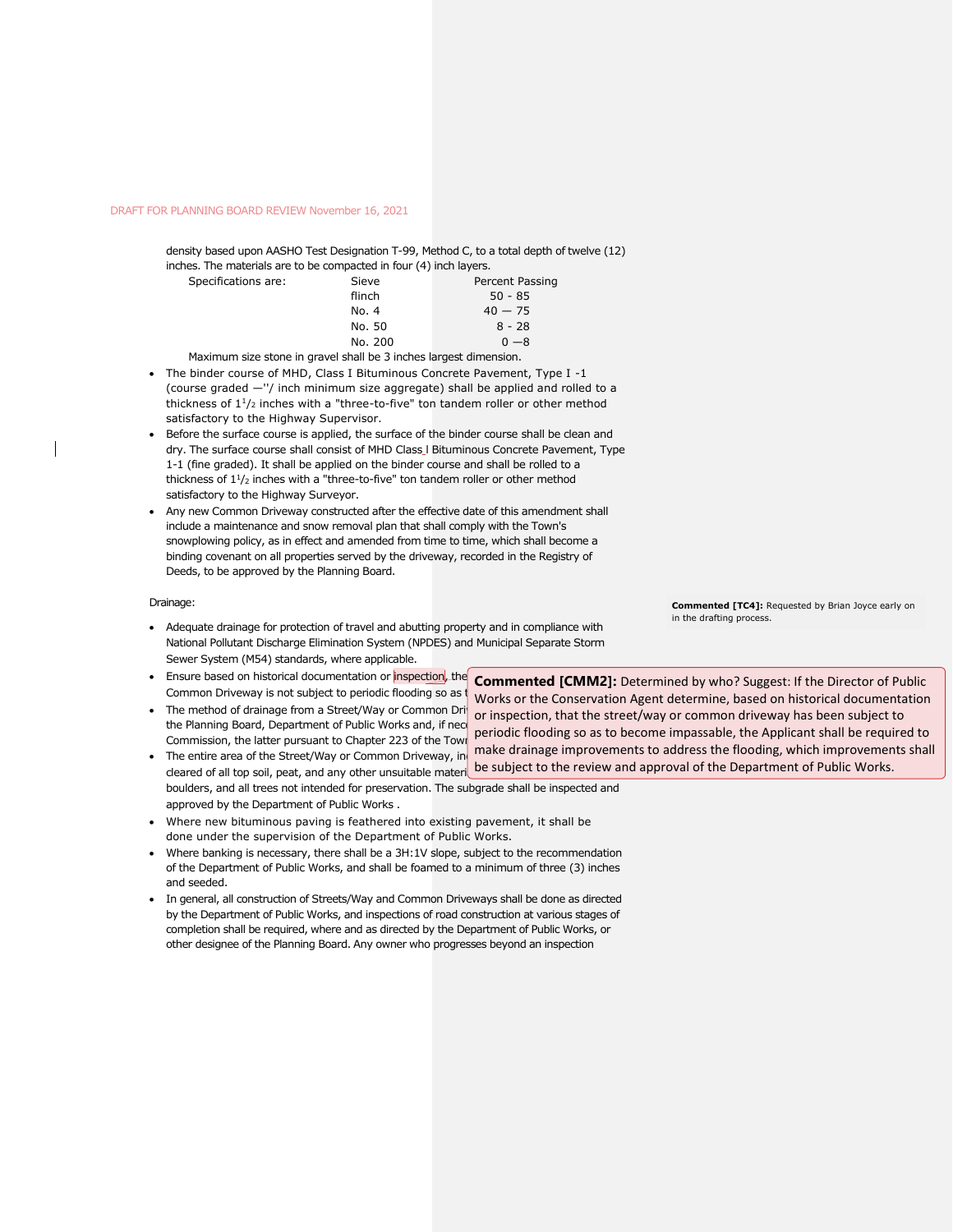stage without the approval of the Department of Public Works may be required to return his construction to the stage required to perform the necessary inspection.

#### 5. Permitting Issues:

- A) No zoning relief may be granted nor Building Permit shall be issued for a new Dwelling on a lot not presently containing a Dwelling on a Street/Way or Common Driveway until a determination of the adequacy of the Street/Way or Common Driveway has been made.
- B) Presumptions: Adequacy of access of a proposed or pre-existing Street/Way or Common Driveway is presumed if the design and construction standards of Sections 3 and 4 above and the applicable definitions within the Zoning Bylaw are met. That presumption may be overcome if public safety or public works departments assert an objection to adequacy and such is so found by the Planning Board, or if an upgrade is determined to be necessary.

Inadequacy of access of a proposed or pre-existing Street/Way or Common Driveway is presumed if the design and construction standards of Sections 3 and 4 above or the applicable definitions within the Zoning Bylaw are not met. Such Streets/Ways or Common Driveways will Commented [TCS]: We added the highlighted phrase to exclude tear down-rebuilds, since that is not adding a house to a way but merely replacing an existing one. We changed from "undeveloped lot" to avoid argument about a lot with an old non-house structure being replaced by a new house. The issue of adequacy is triggered only by adding a new Dwelling.

**Commented [TC6]:** These provide an objective base point for determining adequacy that is not present now.

**Commented [TC7]:** This pre-determination process was suggested by Clark. ZWG's thoughts about this: 1) Whether

either continue as grandfathered, be required to be upgraded of C) Adequacy of a Street/Way or a Common Driveway is determined by methods: **Commented [CMM3]:** Courts are discouraging the use of this term. Consider replacing with "will either remain as is". The good for conditions with the conditions of the conditions of the existing at time. If a new house were added to a way later were added to a way later were added to a way later

- With respect to a Street/Way existing at the time of (prior to?) promulgation of this regulation dated January , 2022, by the Planning Board, as part of its duty to
	- maintain a list of streets in the Town, making a predetermination of adequacy (subject to Subsection (B) above). Such determination shall be made at a public hearing held no sooner than 21 days after publication of a notice of such proposed designation in a local newspaper of general circulation, with notice to all abutters of the Street/Way and to the public safety and public works departments. Such determination once made shall presume adequacy of the given Street/Way unless and until a need for upgrade is determined. OR
- In the context of an ANR application made to the Planning Board, by the Planning Board. OR
- In other than the ANR process (OR When an application for a building permit or zoning relief for a new dwelling is filed), by the Building Inspector (subject to the presumptions above) shall issue a pre-determination as to the adequacy of the way providing frontage to the property that is the subject of the building permit or zoning relief application. , unless challenged by the public safety or public works departments or the Planning Board. The Building Inspector shall report all such pre-determinations made with 72 hours- to the Planning Board and the public safety and public works departments. The public safety and public works departments shall have 10 days to voice any objection (in writing?) to the Building Inspector's pre-determination. an affirmative determination to the Planning Boa The Planning Board will have until its next scheduled meeting beyond 10 days to voice any objection to an affirmative the Building inspector's pre-determination. If no objections are made, the Building Inspector's pre-determination of adequacy shall be deemed a final determinationhold. OR
- Where there is a) an objection to the Building Inspector's no pre-determination, **b)** a challenged finding of adequacy by the Building Inspector, or  $\mathbf{p}\epsilon$ ) a finding of inadequacy by the Building Inspector, then adequacy will be determined by the Planning Board by way of a Determination

on, a new review of adequacy would logically be necessary. Remains here, however, for discussion.

**Commented [TC8]:** To summarize the determination of adequacy process set out here, which is triggered only by new house construction on an empty lot:

1) By pre-determination by PB if we choose that tool. 2) By PB where statutorily required (ANRs) 3) In all other instances, by BI subject to objection by public safety, public works or PB. Where BI finds inadequacy or a finding of adequacy is challenged, then PB holds a hearing.

> **Commented [TC9]:** The idea of an Adequacy Determination process comes from Wellesley. We discussed the appeal process for this, and by applying a site plan review standard, appeal by the Applicant from any determination disagreed with would be to court.

We discussed that it is unlikely that an abutter is involved in this process, insofar the determination of adequacy is a process between the BI, public safety & works depts., the PB and the Applicant. If any abutter were to challenge a determination, however, he/she would go thru the usual zoning challenge process — request for action by BI, decision by BI, appeal to ZBA, appeal to court.

Based on data on recent new home construction and where such construction has been located, it is believed that adding this Determination of Adequacy process would not unreasonably increase PB workload, insofar as only a minority of projects would be on ways that might have a question of adequacy.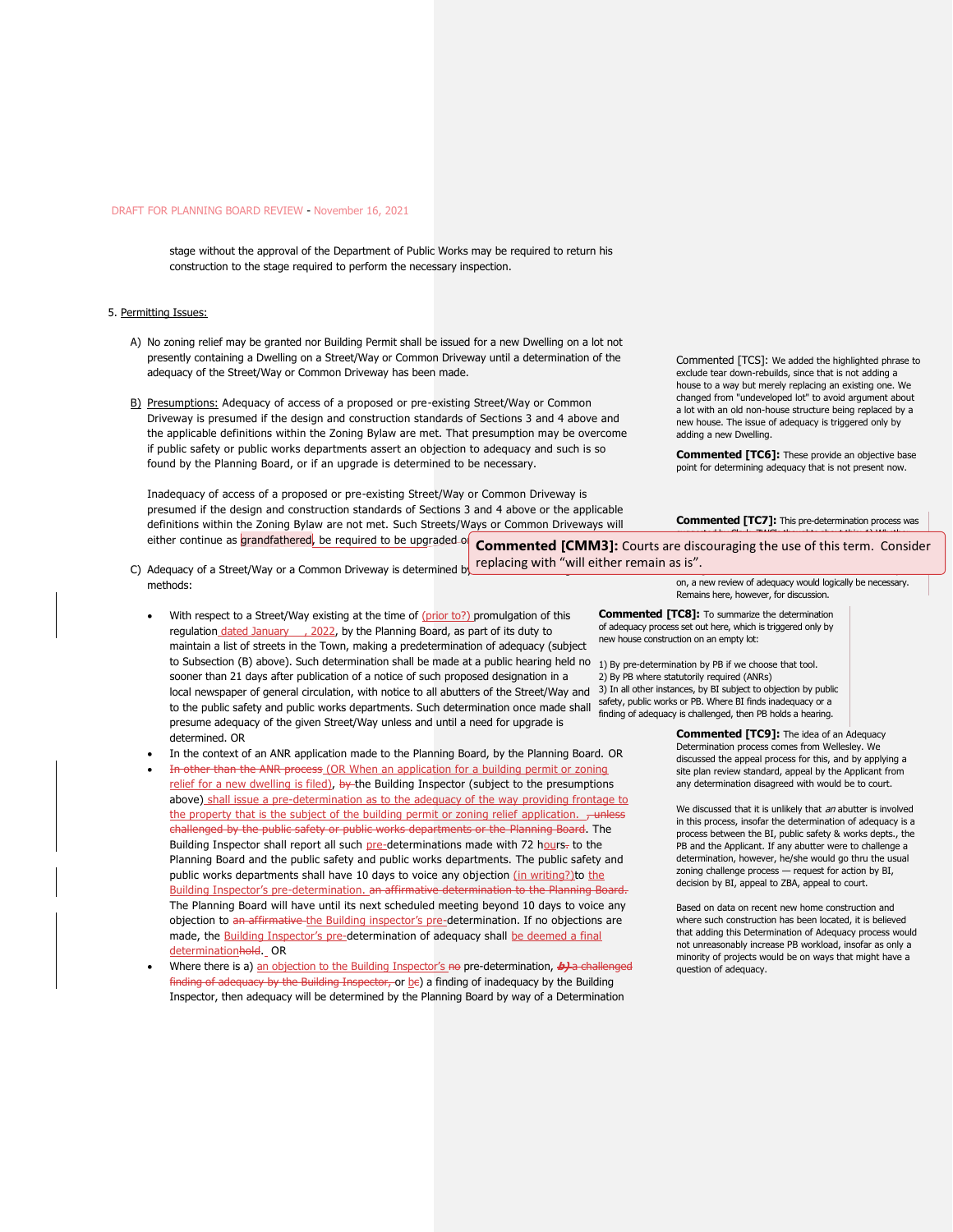of Adequacy process. Such determination, decided upon the standards of Site Plan Review, shall be made by the Planning Board Applicant of the subject permit and decided upon at a public hearing held no sooner than 21 days after publication of a notice of such proposed determination signation in a local newspaper of

 $\vert$  $\overline{1}$ 

**Commented [CMM4]:** Why SPR and not these standards?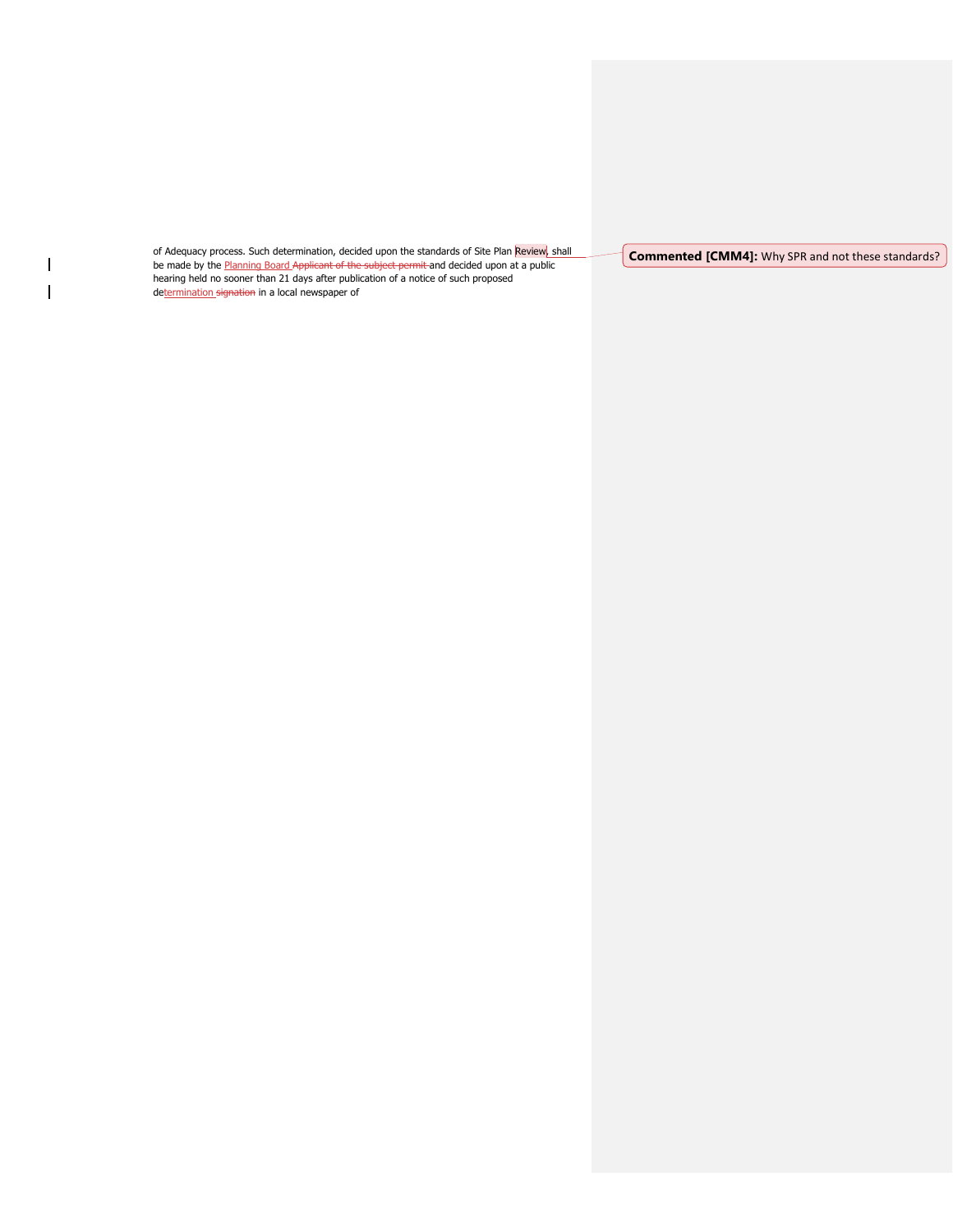#### **DRAFT FOR PLANNING BOARD REVIEW Nn---"- c**

**general circulation, and with notice to all abutters of the Street/Way or Common Driveway and to the public safety and public works departments.**

D) (i) Any increase in the number of Dwellings to *be* served by a Street/Way or Common Driveway, **shall require an upgrade to the design and construction standards set forth in Section 3 and 4 above relating to construction, drainage and flood hazards or, if determined, to Subdivision Control standards pursuant to Chapter 325 of the Zoning Bylaw. Compliance with Section 3 and 4 requirements shall be to the maximum extent feasible, but strict compliance may be waived by the Planning Board.** In **the case of** a Common Driveway that exceeds the number of Dwellings that can be served per Section 3 above, the upgrade required shall be to the standards of a Non-Subdivision **Street/Way. Any upgrade so ordered shall be responsibility of the Applicant for the subject zoning relief or Building Permit triggering the need for an upgrade.**

**(ii) With respect to Subsection (B) above, if the zoning relief or Building Permit sought does not** add Dwellings to the existing number served by a Street/Way or Common Driveway, upgrade will not be required and the Street/Way or Common Driveway is grandfathered as to its existing **design and construction unless and until some future addition of Dwellings or intensification of use occurs.**

**(iii)A request for a waiver from the design and construction standards of Section 4 shall include an** estimate of the savings in initial cost and an explanation of any public interest served or public benefit derived if the waiver is granted. The Planning Board may grant waivers, whether or not **requested by the Applicant, if it deems it is in the public interest to do so.**

**Public safety and public welfare concerns are of primary importance in determining whether or not waiver requests shall be granted. The Planning Board shall also consider the characteristics** of the neighborhood, including: existing trees and landscaping; materials, type **and**  specifications of curbing, sidewalk and roadway paving; the presence or absence of curbing, sidewalks, lighting and landscaping; as **well as the views of the residents concerning** these items. **The Planning Board may seek advice and comment from other boards, commissions and agencies, as it** deems **appropriate, on the advisability of granting waiver requests.**

When an upgrade is ordered, **the** Planning **Board may require a performance guarantee for all**  construction by means of a Surety Agreement with the surety in the amount and of a type satisfactory to the Board. The conditions imposed and the surety may be varied from time to **time by the Planning Board, provided however, that the Planning Board shall not approve the reduction of surety by or to an amount of less than Five Thousand Dollars (\$5,000.00) until the entire Street/Way or Common Driveway is completed. All documents used as performance guarantee shall be subject to approval by the Town Counsel as to form and legality.** The surety agreement shall state that the work covered by the agreement must be completed within a one year period, but may be d and extended at the Planning Board's discretion.

#### **6. Zoning, Issues:**

**A) All Lots served by the Non-Subdivision Street/Way or Common Driveway shall satisfy the**  Frontage requirements for the zoning district in which the Lots are located. Without limiting the foregoing, access over the Frontage must be Adequate and not Illusory (as such terms **are defined in the Zoning Bylaw) and Board further finds that the use of such a Street/Way or of a**

**Commented [CMM5]:** Suggest "may retain its existing design and construction" in lieu of "grandfathered".

# **Formatted:** Highlight

**Commented [CMM6]:** Too subjective. What else qualifies as an intensification and who decides what intensifies the use? I thought this was only going to apply to new dwellings?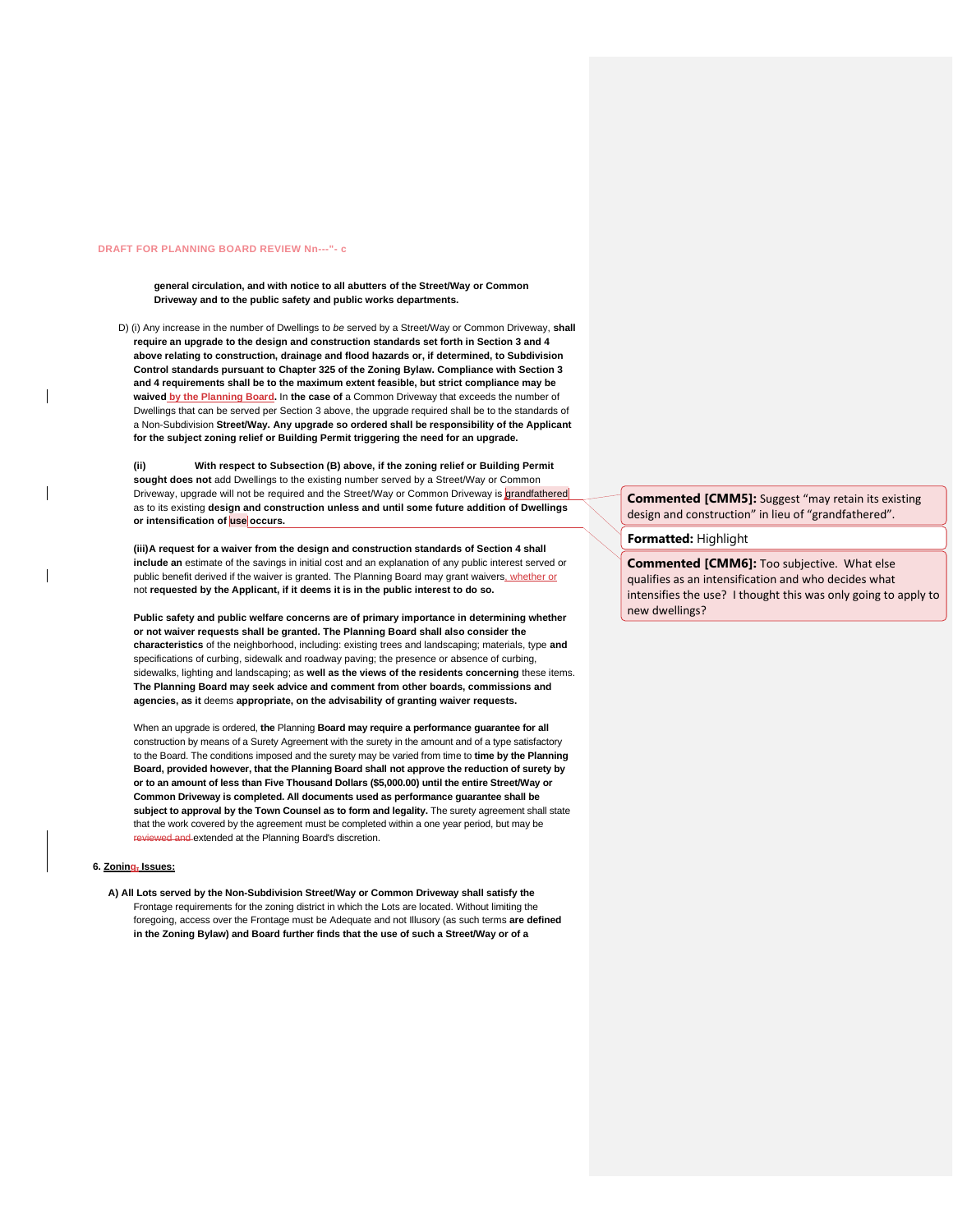Common Driveway does not circumvent the intent of the Subdivision Control Law. The Planning Board may find Frontage to be Illusory if the Frontage would fail to provide acceptable physical access as contemplated by MGL Chapter 41, Section 81M, or if it constitutes a Paper Way as defined by the Zoning Bylaw. Such failure may include, but is not limited to, the inability of the applicant to obtain an Order of Conditions under applicable state or local wetlands regulations for construction of the access, the presence of distinct physical impediments to threshold access, or extreme lot configurations. Where the proposed development constitutes a subdivision under the Subdivision Control Law, these regulations shall not apply.

- B)Connection of a private Street/Way or Common Driveway to another private Street/Way or Common Driveway is prohibited, for the former unless part of an approved subdivision.
- C)The existence of a Street or Way prior to the Town's acceptance of the Subdivision Control Law on February 25, 1954, or its categorization as a so-called "ancient way", nor its existence on an Approval Not Required plan, does not pre-determine its adequacy for access for the uses intended, and does not excuse the Street/Way from compliance with the regulations.

#### 7.Application: Fee and Deposit Schedule:

When a Determination of Adequacy is required, the Applicant shall submit a plan showing all dimensional, design and construction details of the subject Street/Way or Common Driveway, and its layout and location at the subject site. The Applicant will further be responsible for all engineering and legal fees and expenses of the Board incurred by the Board in connection with review of the proposed plan. Engineering and legal fees shall be brought up to the initial required amount when the balance goes below 50% of the initial required amount so as to be sufficient at all times to cover these costs in accordance with the most recent Planning Board Fee Schedule, which Fee Schedule is a part of these Regulations and which is on file in the Planning Board Office and the Town Clerk's Office.

The minimum required balance shall be maintained until the Street/Way or Common Driveway and all required inspections have been completed and approved and, until As-Builts are submitted to the Planning Board Office.

8. The Planning Board may from time to time amend these rules and regulations.

Public Hearing on XXX, 2021

Adopted by Planning Board — Vote of XX to )0( on XXX, 2021

**Commented [CMM7]:** I think this belongs in the ZBL rather than a reg.

**Commented [CMM8]:** But endorsement of an ANR plan does indicate the Planning Board has determined the adequacy of the way providing frontage, at least at the time of endorsement and the lots shown on the plan. Otherwise, the PL BD would have to deny an ANR and require a subdivision plan be filed. Plus, in Section 5.C above, the regulations address adequacy of the way determined through the ANR process. I think this paragraph is confusing and recommend deleting.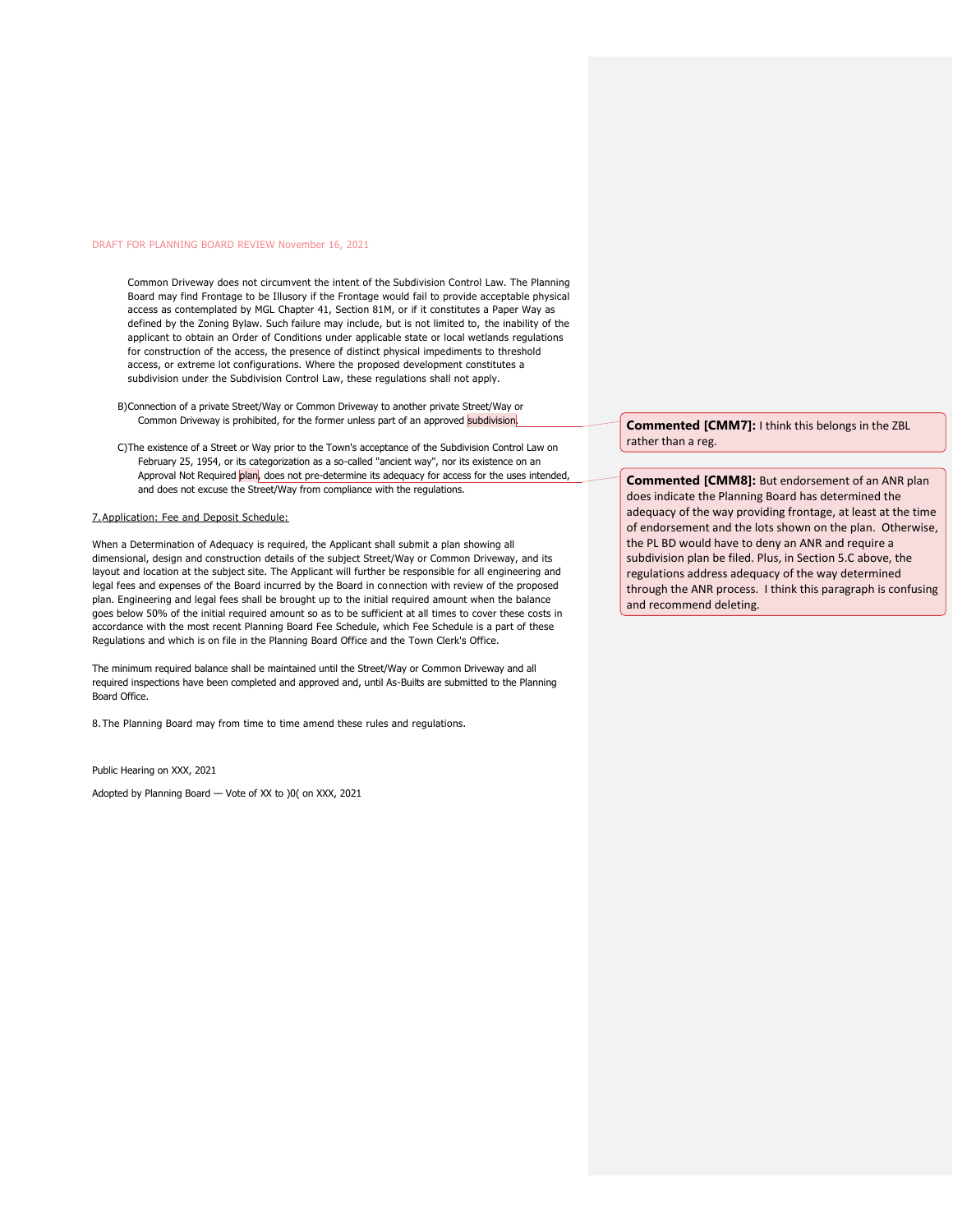

DRAFT FOR PLANNING BOARD REVIEW - November 16, 2021 NOV 1 9 2021 (Comments turned off)

# **RESIDENTIAL PROPERTY ACCESS REGULATIONS OF THE PLANNING BOARD FOR NON-SUBDIVISION CONTROL WAYS**

# 1. Background & Purpose:

The 1975 Zoning Act gives cities and towns the authority to adopt ordinances and bylaws to regulate the use of land, buildings and structures in order to lessen congestion in the streets and to conserve health & safety of the community. The high number of private roadways throughout the Town of Cohasset has created unique challenges. Because private ways are owned by residents and not the Town, the Town of Cohasset only offers snow plowing due to safety considerations (for private ways with three or more houses). Residents living along a private roadway are responsible for funding the repaving or reconstruction of these roads. In February 2018, the Board of Selectmen adopted a policy to clarify procedures for repairing private road.

However, as the Town of Cohasset continues to address land use and development issues, it has become clear that regulations related to adequacy of private ways subject to additional development pressures has become increasingly important. These Residential Property Access Regulations are regulations are intended to:

- Clarify the approved means of access to more than 1 residential Lot.
- To promote the public welfare, protect public safety, and provide for adequate durability of the roadway;
- To provide for uniform and equitable procedure to administer review of adequacy of private ways;
- To provide for adequate access to a Lot hereafter proposed as the site of new Dwellings or other habitable Structures; and
- To respect and preserve insofar as possible in balancing the foregoing purpose the unique characteristics of existing ways within the different neighborhoods in Town.
- 2. These Residential Property Access Regulations apply to access to multiple (more than one) residential properties in the Town of Cohasset achieved by the following means of access, each of which have a progression of design and construction requirements, such as minimum width and maximum length.
	- Street/Way (as defined in the Zoning Bylaw) that is privately owned but not created pursuant to the state Subdivision Control Law and Chapter 325 of the Town Bylaws.
	- Common Driveway (as defined in the Zoning Bylaw)
	- A way in existence before the Subdivision Control Law took effect in Cohasset (February 25, 1954) certified by the Planning Board as having, sufficient width, suitable grades, and construction to provide for the needs of vehicular traffic in relation to the present and proposed use of abutting lots.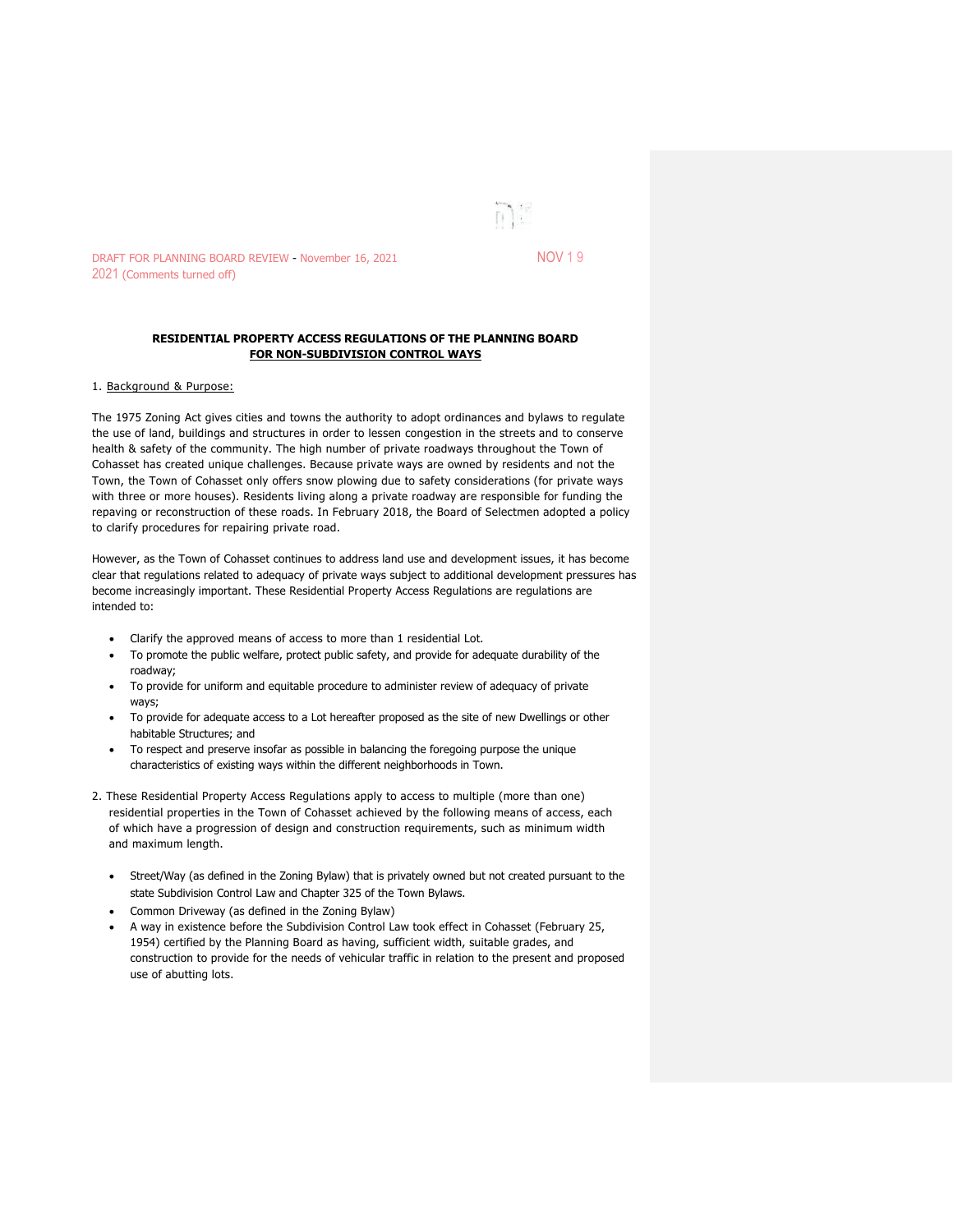DRAFT FOR PLANNING BOARD REVIEW - November 16, 2021 (Comments turned off)

#### 3. Dimensional Criteria:

The dimensional criteria apply to Streets/Ways described in Section 2 above. Important, additional permitting issues associated with these types of Streets/Ways is discussion in Section 5 of these Rules & Regulations.

| <b>Means of</b><br><b>Access</b> | <b>Minimum</b><br>Easement/<br><b>Minimum</b><br>Layout | <b>Minimum</b><br><b>Pavement</b><br>Width | <b>Minimum</b><br><b>Shoulder</b><br>Width | <b>Maximum</b><br>Length | <b>Maximum</b><br>Number of<br>Lots |
|----------------------------------|---------------------------------------------------------|--------------------------------------------|--------------------------------------------|--------------------------|-------------------------------------|
| Non                              | 40 ft                                                   | 20 ft                                      | 3 ft                                       | 750 feet                 | N/A                                 |
| Subdivision                      | Easement /                                              |                                            | (each side)                                |                          |                                     |
| Street/Way                       | 26 ft Layout                                            |                                            |                                            |                          |                                     |
| Common                           | 40                                                      | 18 <sub>ft</sub>                           | 3 ft                                       | 350 feet                 | 3                                   |
| Driveway                         | Easement /                                              |                                            | (each side)                                |                          |                                     |
|                                  | 24 ft Layout                                            |                                            |                                            |                          |                                     |

# 4.Design/Construction Requirements: Applicable to Both Non-Subdivision Street/Way & Common Driveway:

Construction:

- Maximum grade of no more than 6%.
- Minimum 3-foot wide shoulder and with a crown of  $2^{1}/_{2}$  inches, sufficient to serve the existing and proposed Uses.
- Shall have a turn-around or back-up area satisfactory to the Fire Chief and Department of Public Works with minimum radius for a circular turnaround not less than (50) feet.
- "T-shape" back-up strips and alternate layouts may be permitted if designed to accommodate a vehicle of thirty (30) feet length, eight (8) feet width, and having an outside turning radius of forty-seven (47) feet. Where a "T-shape" back-up strip is used, the minimum width shall be fifteen (15) feet to a depth of forty-five (45) feet on either side of the center line of the common driveway.
- The corners onto the Street/Way or Common Driveway shall have a radius of not less than fifteen (15) feet.
- The Street/Way or Common Driveway shall be sufficient throughout to serve the existing and proposed Use, and shall be paved to a thickness as specified herein with two courses of Class 1 Bituminous Concrete Pavement, Type I-1. The aggregate shall be composed, mixed,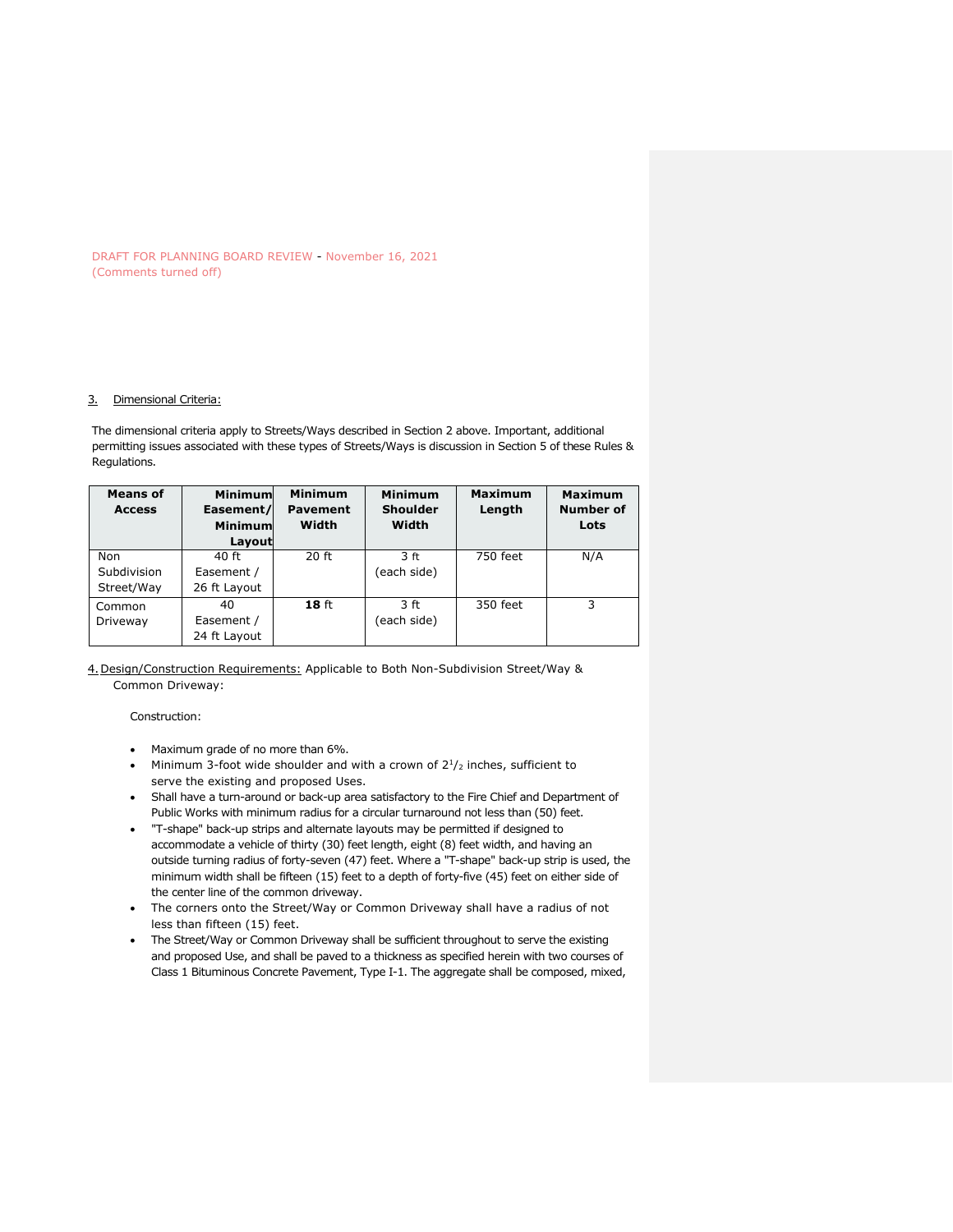#### (Comments turned off)

and laid out in two courses as specified in Section 460 of the MHD Standard Specifications for Highways and Bridges, latest edition. No bituminous concrete pavement shall be placed when the temperate falls below 40°F. Common driveways shall be provided with an aggregate base course, binder course, and a surface course.

The aggregate base course shall consist of gravel meeting the following specifications, spread over the subgrate and compacted with appropriate equipment to 95% maximum density based upon AASHO Test Designation T-99, Method C, to a total depth of twelve (12) inches. The materials are to *be* compacted in four (4) inch layers.

|                     | $\mu$ increase the materials are to be compacted in roar ( i) increases. |       |                 |
|---------------------|--------------------------------------------------------------------------|-------|-----------------|
| Specifications are: |                                                                          | Sieve | Percent Passing |

| <b>Sieve</b> | Percent Pass |
|--------------|--------------|
| % inch       | $50 - 85$    |
| No. 4        | $40 - 75$    |
| No. 50       | $8 - 28$     |
| No. 200      | $0 - 8$      |
|              |              |

Maximum size stone in gravel shall be 3 inches largest dimension.

- The binder course of MHD, Class I Bituminous Concrete Pavement, Type I-1 (course graded  $-1$ /<sub>2</sub> inch minimum size aggregate) shall be applied and rolled to a thickness of  $1<sup>1</sup>/2$  inches with a "three-to-five" ton tandem roller or other method satisfactory to the Highway Supervisor.
- Before the surface course is applied, the surface of the binder course shall be clean and dry. The surface course shall consist of MHD Class I Bituminous Concrete Pavement, Type 1-1 (fine graded). It shall be applied on the binder course and shall be rolled to a thickness of  $1<sup>1</sup>/2$ inches with a "three-to-five" ton tandem roller or other method satisfactory to the Highway Surveyor.
- Any new Common Driveway constructed after the effective date of this amendment shall include a maintenance and snow removal plan that shall comply with the Town's snowplowing policy, as in effect and amended from time to time, which shall become a binding covenant on all properties served by the driveway, recorded in the Registry of Deeds, to be approved by the Planning Board.

### Drainage:

- Adequate drainage for protection of travel and abutting property and in compliance with National Pollutant Discharge Elimination System (NPDES) and Municipal Separate Storm Sewer System (MS4) standards, where applicable.
- Ensure based on historical documentation or inspection, the Street/Way or Common Driveway is not subject to periodic flooding so as to become impassable.
- The method of drainage from a Street/Way or Common Driveway shall be approved by the Planning Board, Department of Public Works and, if necessary, by the Conservation Commission, the latter pursuant to Chapter 223 of the Town Bylaws.
- The entire area of the Street/Way or Common Driveway, including shoulders, shall be cleared of all top soil, peat, and any other unsuitable material, all stumps, brush, roots, boulders, and all trees not intended for preservation. The subgrade shall be inspected and approved by the Department of Public Works .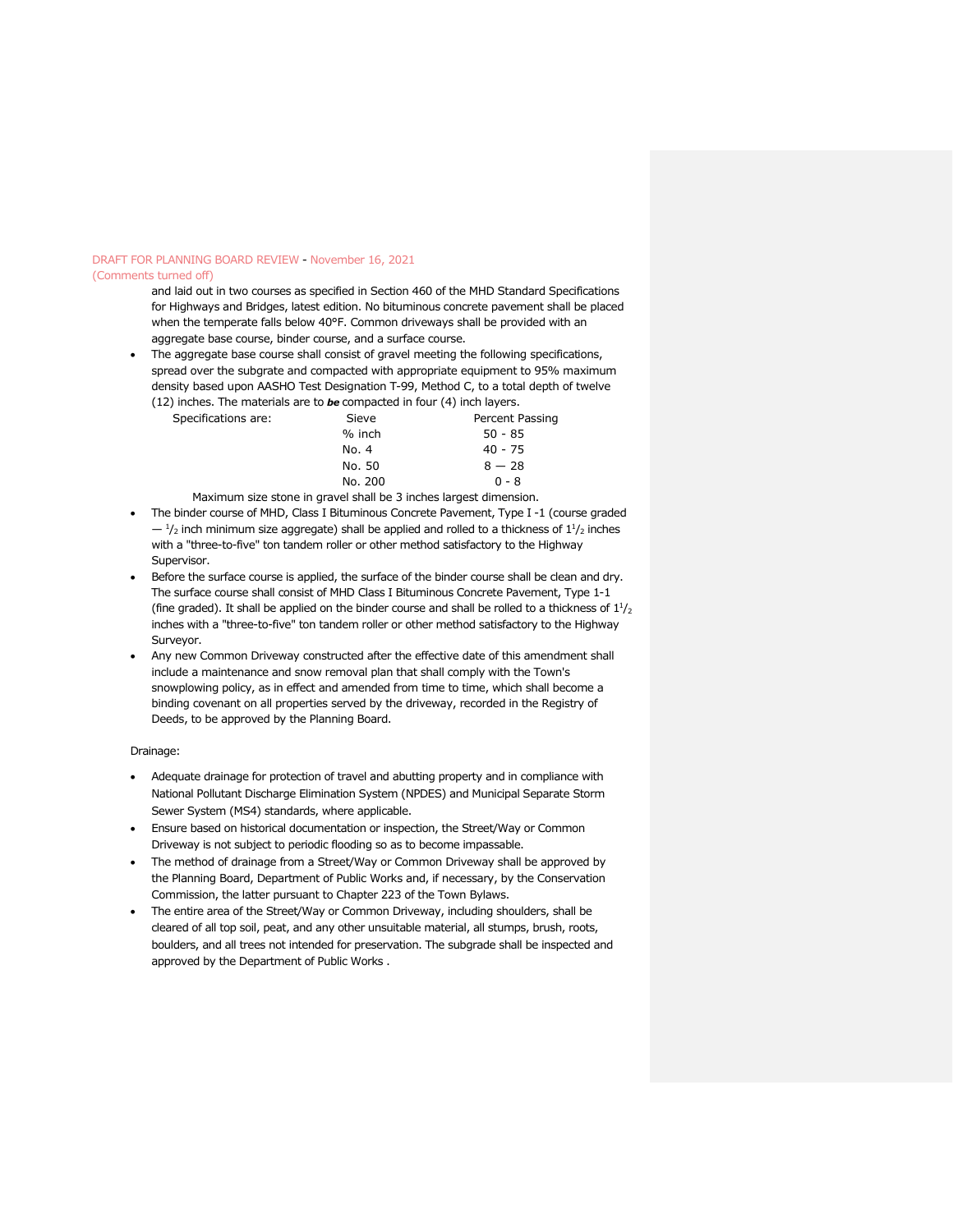(Comments turned off)

- Where new bituminous paving is feathered into existing pavement, it shall be done under the supervision of the Department of Public Works.
- Where banking is necessary, there shall be a 3H:1V slope, subject to the recommendation of the Department of Public Works, and shall be loamed to a minimum of three (3) inches and seeded.
- In general, all construction of Streets/Way and Common Driveways shall be done as directed by the Department of Public Works, and inspections of road construction at various stages of completion shall be required, where and as directed by the Department of Public Works, or other designee of the Planning Board. Any owner who progresses beyond an inspection stage without the approval of the Department of Public Works may be required to return his construction to the stage required to perform the necessary inspection.

# 5. Permitting Issues:

- A)No zoning relief may be granted nor Building Permit shall be issued for a new Dwelling on a lot not presently containing a Dwelling on a Street/Way or Common Driveway until a determination of the adequacy of the Street/Way or Common Driveway has been made.
- B)Presumptions: Adequacy of access of a proposed or pre-existing Street/Way or Common Driveway is presumed if the design and construction standards of Sections 3 and 4 above and the applicable definitions within the Zoning Bylaw are met. That presumption may be overcome if public safety or public works departments assert an objection to adequacy and such is so found by the Planning Board, or if an upgrade is determined to be necessary.
	- Inadequacy of access of a proposed or pre-existing Street/Way or Common Driveway is presumed if the design and construction standards of Sections 3 and 4 above or the applicable definitions within the Zoning Bylaw are not met. Such Streets/Ways or Common Driveways will either continue as grandfathered, be required to be upgraded or may be subject to a waiver.

C) Adequacy of a Street/Way or a Common Driveway is determined by one of the following methods:

- With respect **to** a Street/Way existing at the **time** of promulgation of this regulation, by the Planning Board, as part of its duty to maintain a list of streets in the Town, making a pre-. determination of adequacy (subject to Subsection (B) above). Such determination shall be made at a public hearing held no sooner than 21 days after publication of a notice of such proposed designation in a local newspaper of general circulation, with notice to all abutters of the Street/Way and to the public safety and public works departments. Such determination once made shall presume adequacy of the given Street/Way unless and until a need for upgrade is determined. OR
- In the context of an ANR application made to the Planning Board, by the Planning Board. OR
- In other than the ANR process, by the Building Inspector (subject to the presumptions above), unless challenged by the public safety or public works departments or the Planning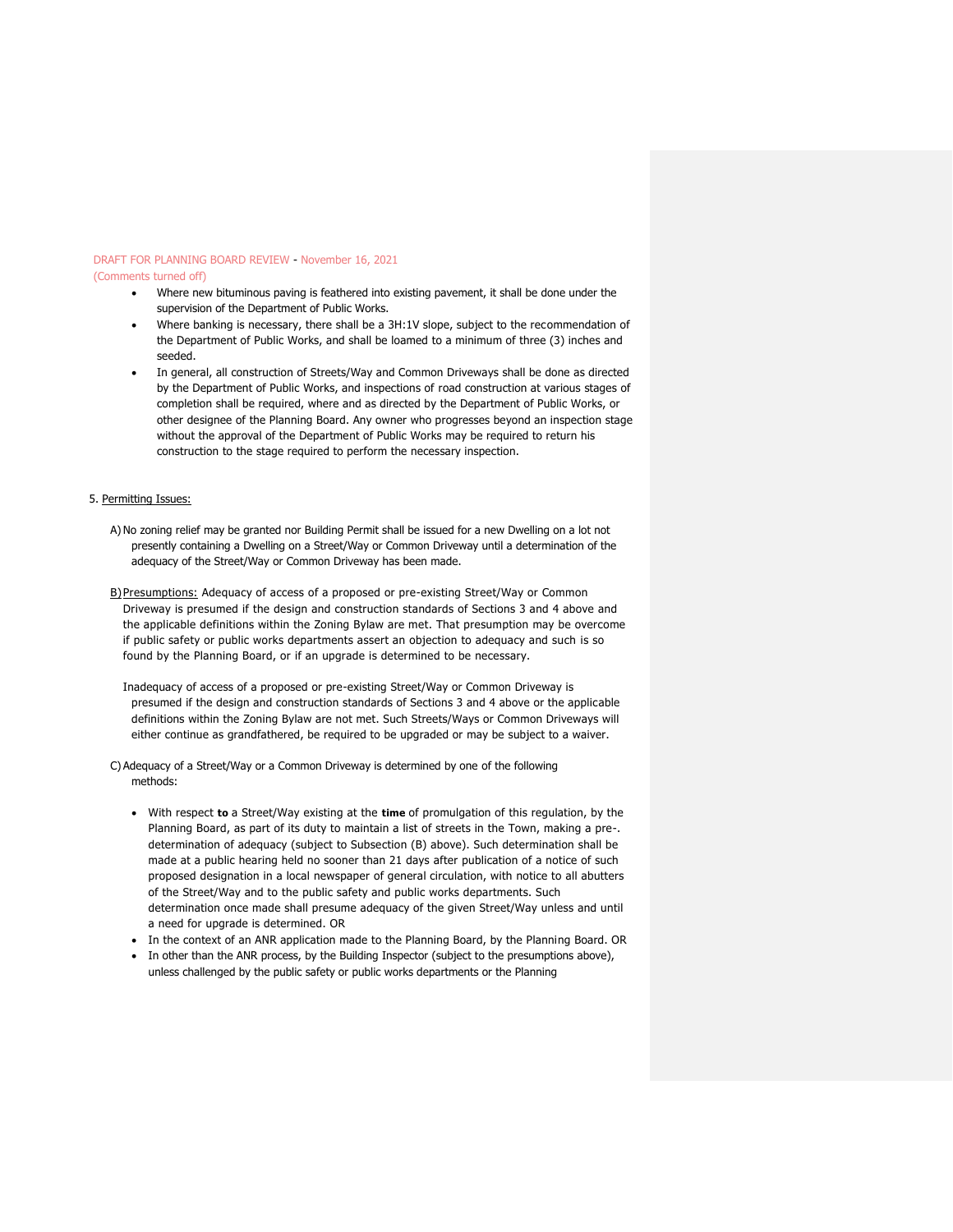# DRAFT FOR PLANNING BOARD REVIEW - November 16, 2021 (Comment "<sup>--</sup>led off)

Board. The Building Inspector shall report all such determinations made with 72 hrs. to the Planning Board and the public safety and public works departments. The public safety and public works departments shall have 10 days to voice any objection to an affirmative determination to the Planning Board. The Planning Board will have until its next scheduled meeting beyond 10 days to voice any objection to an affirmative determination. If no objections are made, the determination of adequacy shall hold. OR

- Where there is a) no pre-determination, b) a challenged finding of adequacy by the Building Inspector, or c) a finding of inadequacy by the Building Inspector, then adequacy will be determined by the Planning Board by way of a Determination of Adequacy process. Such determination, decided upon the standards of Site Plan Review, shall be made by the Applicant of the subject permit and decided upon at a public hearing held no sooner than 21 days after publication of a notice of such proposed designation in a local newspaper of general circulation, and with notice to all abutters of the Street/Way or Common Driveway and to the public safety and public works departments.
- D) (i) Any increase in the number of Dwellings to be served by a Street/Way or Common Driveway, shall require an upgrade to the design and construction standards set forth in Section 3 and 4 above relating to construction, drainage and flood hazards or, if determined, to Subdivision Control standards pursuant to Chapter 325 of the Zoning Bylaw. Compliance with Section 3 and 4 requirements shall be to the maximum extent feasible, but strict compliance may be waived. In the case of a Common Driveway that exceeds the number of Dwellings that can be served per Section 3 above, the upgrade required shall be to the standards of a Non-Subdivision Street/Way. Any upgrade so ordered shall be responsibility of the Applicant for the subject zoning relief or Building Permit triggering the need for an upgrade.

(ii) With respect to Subsection (B) above, if the zoning relief or Building Permit sought does not add Dwellings to the existing number served by a Street/Way or Common Driveway, upgrade will not be required and the Street/Way or Common Driveway is grandfathered as to its existing design and construction unless and until some future addition of Dwellings or intensification of use occurs.

(iii) A request for a waiver from the design and construction standards of Section 4 shall include an estimate of the savings in initial cost and an explanation of any public interest served or public benefit derived if the waiver is granted. The Planning Board may grant waivers not requested by the Applicant, if it deems it is in the public interest to do so.

Public safety and public welfare concerns are of primary importance in determining whether or not waiver requests shall be granted. The Planning Board shall also consider the characteristics of the neighborhood, including: existing trees and landscaping; materials, type and specifications of curbing, sidewalk and roadway paving; the presence or absence of curbing, sidewalks, lighting and landscaping; as well as the views of the residents concerning these items. The Planning Board may seek advice and comment from other boards, commissions and agencies, as it deems appropriate, on the advisability of granting waiver requests.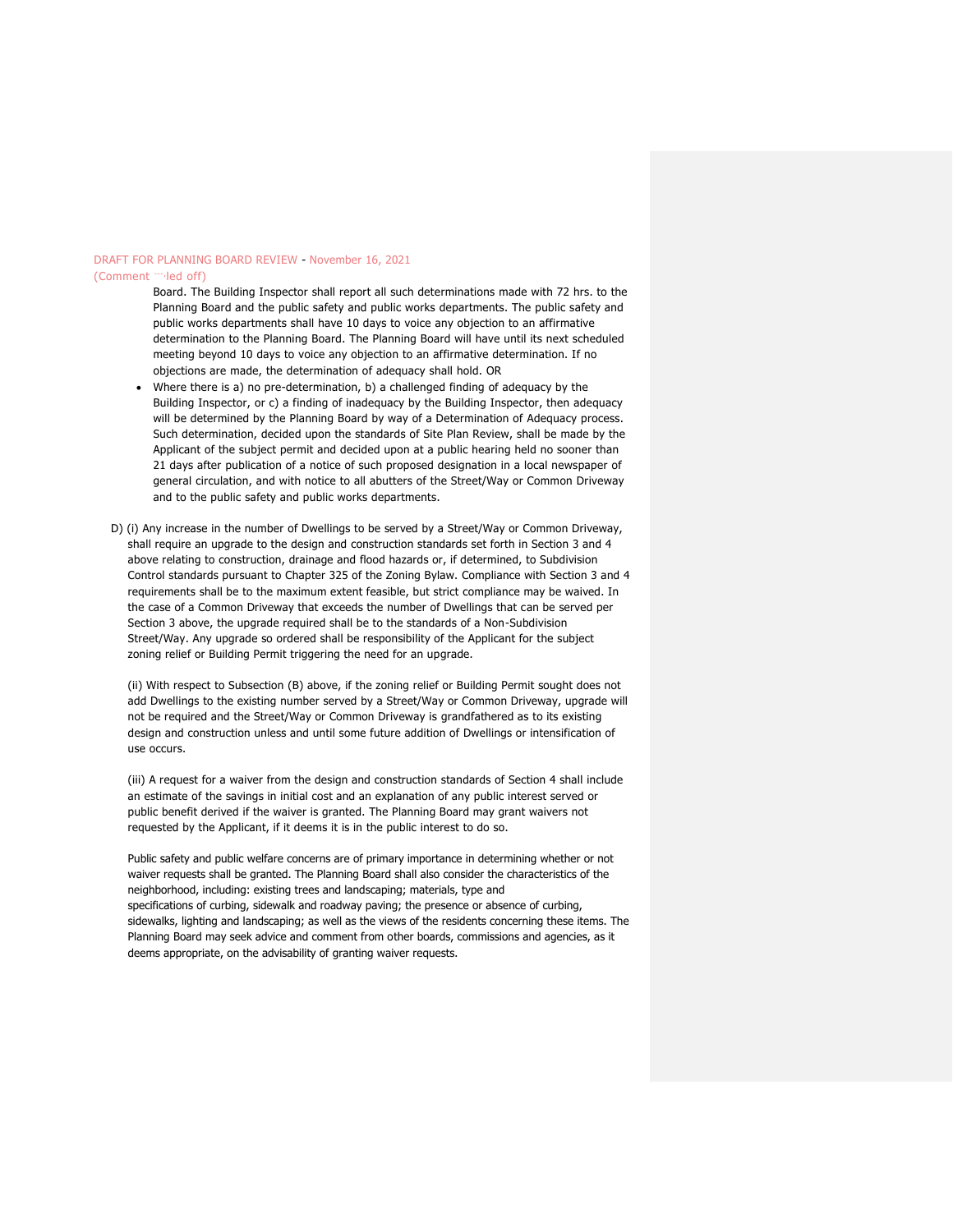#### **DRAFT FOR PLANNING BOARD REVIEW - November 16, 2021 (Comm— its turned** off'

**When an upgrade is ordered, the Planning Board may require a performance guarantee for all construction by means of a Surety Agreement with the surety in the amount and of a type satisfactory to the Board. The conditions imposed and the surety may be varied from time to time by the Planning Board, provided however, that the Planning Board shall not approve the reduction of surety by or to an amount of less than Five Thousand Dollars (\$5,000.00) until the entire Street/Way or Common Driveway is completed. All documents used as performance guarantee shall be subject to approval by the Town Counsel as to form and legality. The surety agreement shall state that the work covered by the agreement must be completed within a one year period, but may be reviewed and extended at the Planning Board's discretion.**

# **6. Zoning Issues:**

- **A)All Lots served by the Non-Subdivision Street/Way or Common Driveway shall satisfy the Frontage requirements for the zoning district in which the Lots are located. Without limiting the foregoing, access over the Frontage must be Adequate and not Illusory (as such terms are defined in the Zoning Bylaw) and Board further finds that the use of such a Street/Way or of a Common Driveway does not circumvent the intent of the Subdivision Control Law. The Planning Board may find Frontage to be Illusory if the Frontage would fail to provide acceptable physical access as contemplated by MGL Chapter 41, Section 81M, or if it constitutes a Paper Way as defined by the Zoning Bylaw. Such failure may include, but is not limited to, the inability of the applicant to obtain an Order of Conditions under applicable state or local wetlands regulations for construction of the access, the presence of distinct physical impediments to threshold access, or extreme lot configurations. Where the proposed development constitutes a subdivision under the Subdivision Control Law, these regulations shall not apply.**
- **B)Connection of a private Street/Way or Common Driveway to another private Street/Way or Common Driveway is prohibited, for the former unless part of an approved subdivision.**
- **C)The existence of a Street or Way prior to the Town's acceptance of the Subdivision Control Law** on February 25, 1954, or its categorization as a so-called "ancient way", nor its existence on an Approval Not Required plan, does not pre-determine its adequacy for access for the uses intended, and **does not excuse the Street/Way from compliance with the regulations.**

#### **7. Application: Fee and Deposit Schedule:**

When a Determination of Adequacy is required, the Applicant shall submit a plan showing all dimensional, design **and construction details of the subject Street/Way or Common Driveway, and its** layout and location at the subject site. The Applicant will further be responsible for all engineering and legal fees and expenses of the Board incurred by the Board in connection with review of the proposed plan. Engineering and legal fees shall be brought up to the initial required amount **when the** balance goes below 50% of the initial required amount so as to be sufficient at all times to cover these costs in accordance **with the most recent Planning Board Fee Schedule, which Fee Schedule is a part of these** Regulations and which is on file in the Planning Board Office and the Town Clerk's Office.